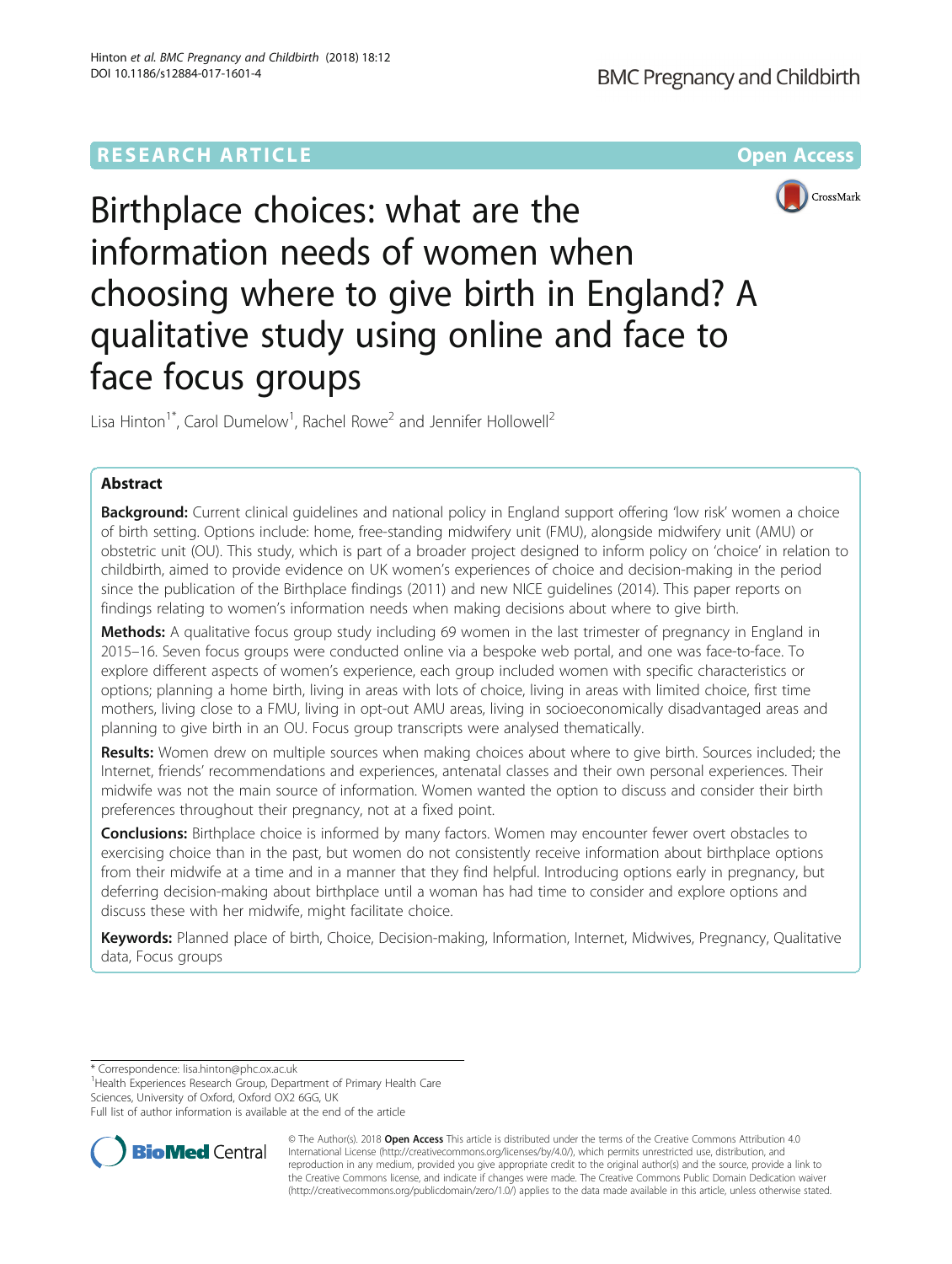## Background

It is current national policy in England that every woman should be able to choose the most appropriate place and health professional for her care "based on her wishes and cultural preferences and any medical and obstetric needs she and her baby may have" [\[1\]](#page-13-0). The 2014 NICE guideline on intrapartum care for healthy women and babies [[2](#page-13-0)] recommends that women be advised that they may choose any birth setting including at home, in a freestanding midwifery unit (FMU), alongside midwifery unit (AMU) or an obstetric unit (OU).

This recommendation was based in large part on the findings of the Birthplace in England cohort study which was published in 2011 [[3\]](#page-13-0). This study demonstrated that, for healthy women with straightforward pregnancies, planned birth in a midwifery unit was safe for the baby, and that planned home births were safe for women having a second or subsequent baby, but with some increased risk to the baby for women having a first baby. Planning birth at home or in a midwifery unit was also associated with a reduced chance of the woman having an intervention during labour or birth, including augmentation, epidural/spinal analgesia and an instrumental or caesarean birth.

The 2014 NICE guideline states that "It is important that the woman is given information and advice about all available settings when she is deciding where to have her baby, so that she is able to make a fully informed decision" and gives recommendations about the information which should be provided to women. The guideline includes a table of intervention and transfer rates and perinatal outcomes for each birth setting, which it is suggested should be discussed with women planning place of birth. However, the guideline acknowledges that there is little evidence on how this information should be presented to women and how the provision of information affects women's decision-making about place of birth.

In England, the largest of the four countries of the UK, the provision of midwifery units, particularly AMUs within hospitals, has increased substantially [\[4](#page-13-0)] since these two publications. In 2013, 79% of women in England lived within 30 min' drive of both an OU and a midwifery unit (AMU or FMU) [\[5](#page-13-0)]. More recently a national survey of women's experiences of maternity care found that 41% of women were offered a choice of giving birth in a midwifery unit and 39% were offered the option of a home birth [\[6](#page-13-0)]. However, despite this apparent range of options, recent data show that the vast majority of women (87% in 2013) still give birth in an OU; the home birth rate is static at around 2.3% of births; [\[7](#page-13-0)] and although the number of FMUs has increased slightly in recent years, the proportion of women giving birth in FMUs in England remains static at around 2% [[8\]](#page-13-0).

While some women who plan birth in consultant-led OUs (see Table [1](#page-2-0)) may do so because of lack of choice in their area, [[9](#page-13-0)] there is also evidence to suggest that most women currently consider that a 'hospital' with onsite medical facilities is the 'normal' and 'safest' place to give birth [[10\]](#page-13-0). However, research has also shown that such views are not fixed and that the provision of information about alternative options may change women's views and preferences [[11\]](#page-13-0). The extent to which most women are aware of differences between types of setting for birth, or are given information about their possible options, is unclear [[5\]](#page-13-0).

Against this backdrop, the Birthplace Choices project, [[12](#page-13-0)] was designed to inform policy on 'choice' in relation to childbirth. A systematic literature review conducted in early 2015 as part of the project [\[13\]](#page-13-0) did not identify any evidence relating to UK women's experiences of choice and decision-making in the period after publication of the Birthplace findings in 2011. The Birthplace study provided robust evidence about the safety of different birth settings in England [\[14\]](#page-13-0). The study prompted substantial changes to online NHS patient information for pregnant women [[15](#page-13-0)] and also changes to the recommended advice to be given to women about choosing where to give birth, with midwifery units and home births (for multiparous women) becoming the recommended setting for 'low risk' women [[2](#page-13-0)]. To provide evidence about women's experiences in the wake of these changes, and also to inform the design of a discrete choice experiment (DCE) which forms part of the Birthplace Choices project, we undertook qualitative research, using online focus groups (which included both online 'chat' and message boards) and one face-to-face focus group with women across England. This component of the Birthplace Choices project aimed to explore: (a) the factors that are important to women when making a choice between different settings for birth; (b) the attributes of maternity services which women particularly value; (c) the services that an NHS trust needs to provide in order to offer women a realistic choice of home birth; (d) the effect of travel time and distance on women's choices; and (e) how women access and evaluate information about birth place options. In this paper we report on findings relating to women's information needs and preferences, including their knowledge of the birth place options available to them, how they gathered information about their options from different sources and their views on the information they would like to receive from midwives. Findings relating to other objectives will be reported in a separate paper relating to the development and piloting of the Birthplace Choices DCE.

## Methods

This study was a qualitative focus group study, with eight groups conducted either online or face to face,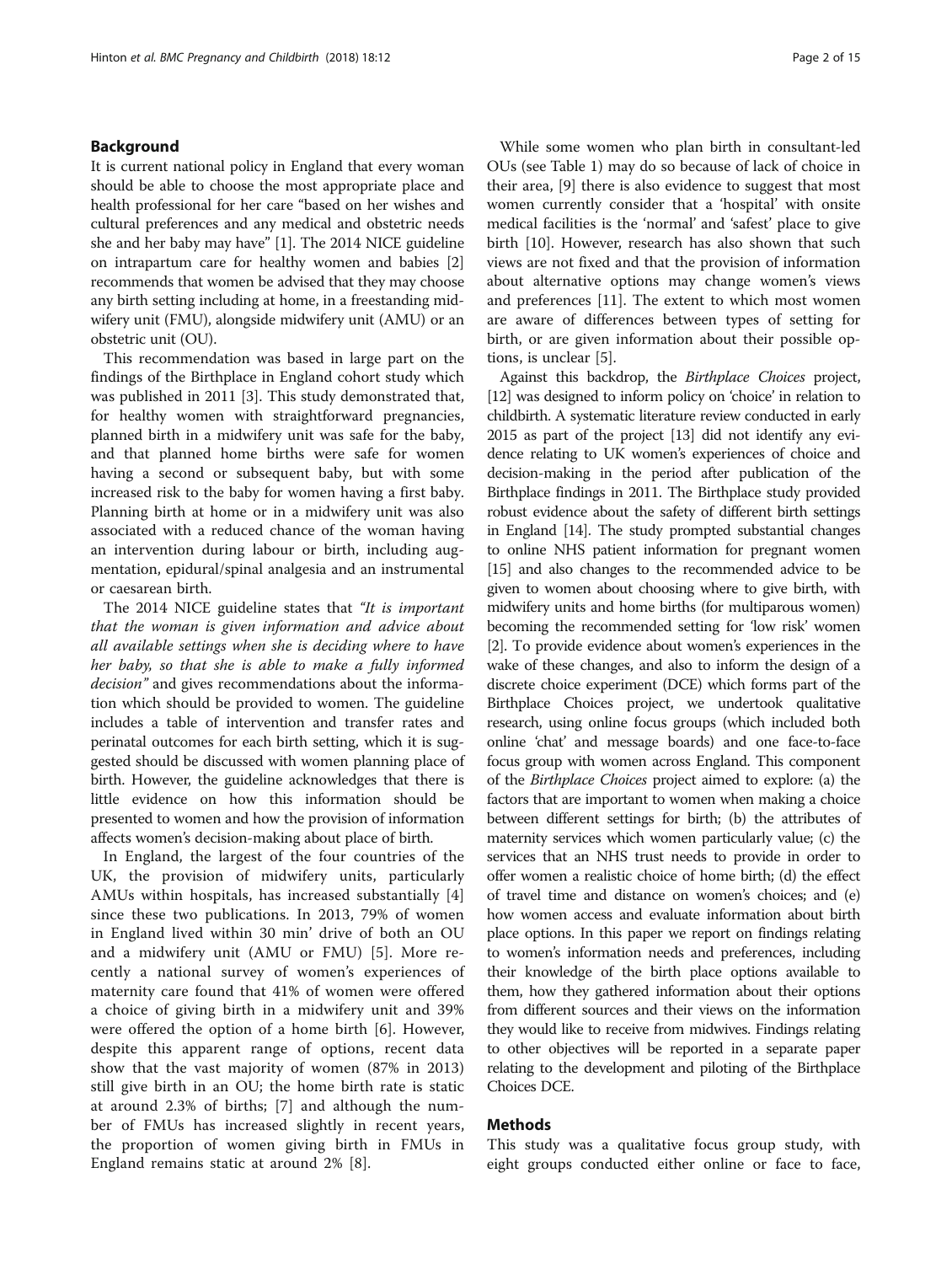<span id="page-2-0"></span>Table 1 Terms used to describe birth settings (adapted from Rowe et al., [\[51\]](#page-14-0))

| Obstetric unit (OU) (also called a<br>'labour ward' or 'delivery suite') | NHS maternity unit in which care is provided by a team, with obstetricians taking primary professional<br>responsibility for women at higher risk of complications during labour and birth. Midwives care for all<br>women in an OU and take primary responsibility for 'low risk' women. Diagnostic and treatment<br>medical services including obstetric, neonatal and anaesthetic care are available on site, 24 h a day. |
|--------------------------------------------------------------------------|------------------------------------------------------------------------------------------------------------------------------------------------------------------------------------------------------------------------------------------------------------------------------------------------------------------------------------------------------------------------------------------------------------------------------|
| Alongside midwifery unit (AMU)                                           | NHS maternity unit for 'low risk' women in which midwives take primary professional responsibility for<br>care. Diagnostic and treatment medical services, including obstetric, neonatal and anaesthetic care are<br>available, should they be needed, in the same building, or in a separate building on the same site.<br>Transfer will normally be by trolley, bed or wheelchair.                                         |
|                                                                          | Admission to an AMU may be based on an 'opt-in' policy whereby 'low risk' women choose to plan birth in the<br>AMU, or 'opt-out' whereby the AMU is the default option for 'low risk' women.                                                                                                                                                                                                                                 |
| Freestanding midwifery unit<br>(FMU)                                     | NHS maternity unit for 'low risk' women in which midwives take primary professional responsibility for care.<br>General Practitioners may also be involved in care. Diagnostic and treatment medical services, including obstetric,<br>neonatal and anaesthetic care, are not immediately available but are located on a separate site should they be<br>needed. Transfer will normally be by car or ambulance.              |
| Home birth                                                               | Planned birth in the woman's own home, where care is provided by an NHS or independent midwife. If diagnostic<br>and treatment medical services are required, transfer will normally be by car or ambulance.                                                                                                                                                                                                                 |

with women in the last trimester of pregnancy in England.

#### Ethics approval

The study methods and documentation were reviewed and approved by University of Oxford Central University Research Ethics Committee (CUREC). The study received CUREC approval to offer a shopping voucher (for £25) to participants to thank them for their time taking part in the study.

#### Stakeholder consultation

During the design phase of the project two consultation meetings were held with User Group representatives and other stakeholders (see acknowledgements) to 'brainstorm' issues that the project might address and to develop and test a conceptual model of access to choice (which has been used and reported elsewhere [\[4](#page-13-0), [13](#page-13-0)]) This input informed decisions about the composition of the focus groups and the topics included in the discussion guide (Additional file [1](#page-12-0)).

#### Recruitment and sampling

To explore different aspects of women's experience, each group included women with specific characteristics or options as identified by our knowledge of the literature and feedback during our stakeholder consultation. The groups were women:

- planning a homebirth (group 1),
- living in areas with lots of choice (group 2),
- living in areas with limited choice (group 3),
- who were first time mothers (group 4),
- living close to an FMU (group 5),
- living in opt-out AMU areas (group 6),
- living in socioeconomically disadvantaged areas (face to face) (group 7),
- planning to give birth in an OU (group 8).

Each focus group included up to 12 women who were in their third trimester of pregnancy. Women were included if they were expecting to have a spontaneous vaginal birth, had a low risk pregnancy with no complications, were 18 years and over and lived in England. Our criteria therefore excluded women who were expecting to have a Caesarean birth and other groups of women who would normally be advised to give birth in an OU, such as those with medical risk factors or current pregnancy complications. Details of participants are shown in Table [2](#page-3-0) (with additional details in Additional file [2](#page-12-0)).

The web portal online chat was accessible to women who had a laptop or desktop computer. We also gave women the option of using an iPad and taking part in the discussion boards only. To be able to include as socio-economically diverse a sample as possible, we offered to reimburse women if they needed to use an internet café or library so that they could still take part if they did not have the technology at home. No one took up this offer.

Pregnant women were recruited from non-NHS settings such as antenatal classes, pregnancy yoga groups, libraries, children's centres, national childbirth organisations, online pregnancy and parenting forums, personal contacts, and word of mouth. "Gatekeepers" (for example the organisers of a yoga group) were identified through online resources and were contacted by the researcher asking for help in publicising the study to recruit pregnant women for the focus groups, using word of mouth, handing out flyers and displaying posters. Women interested in finding out more were asked to contact the researcher (CD) directly. We also had a Birthplace Choices webpage providing details of the project for potential participants. If women were interested in taking part they were sent the participant information sheet and a consent form via the post or email and asked to complete the consent form before the focus group started. Women were given a shopping voucher after the focus groups to thank them for taking part in the study.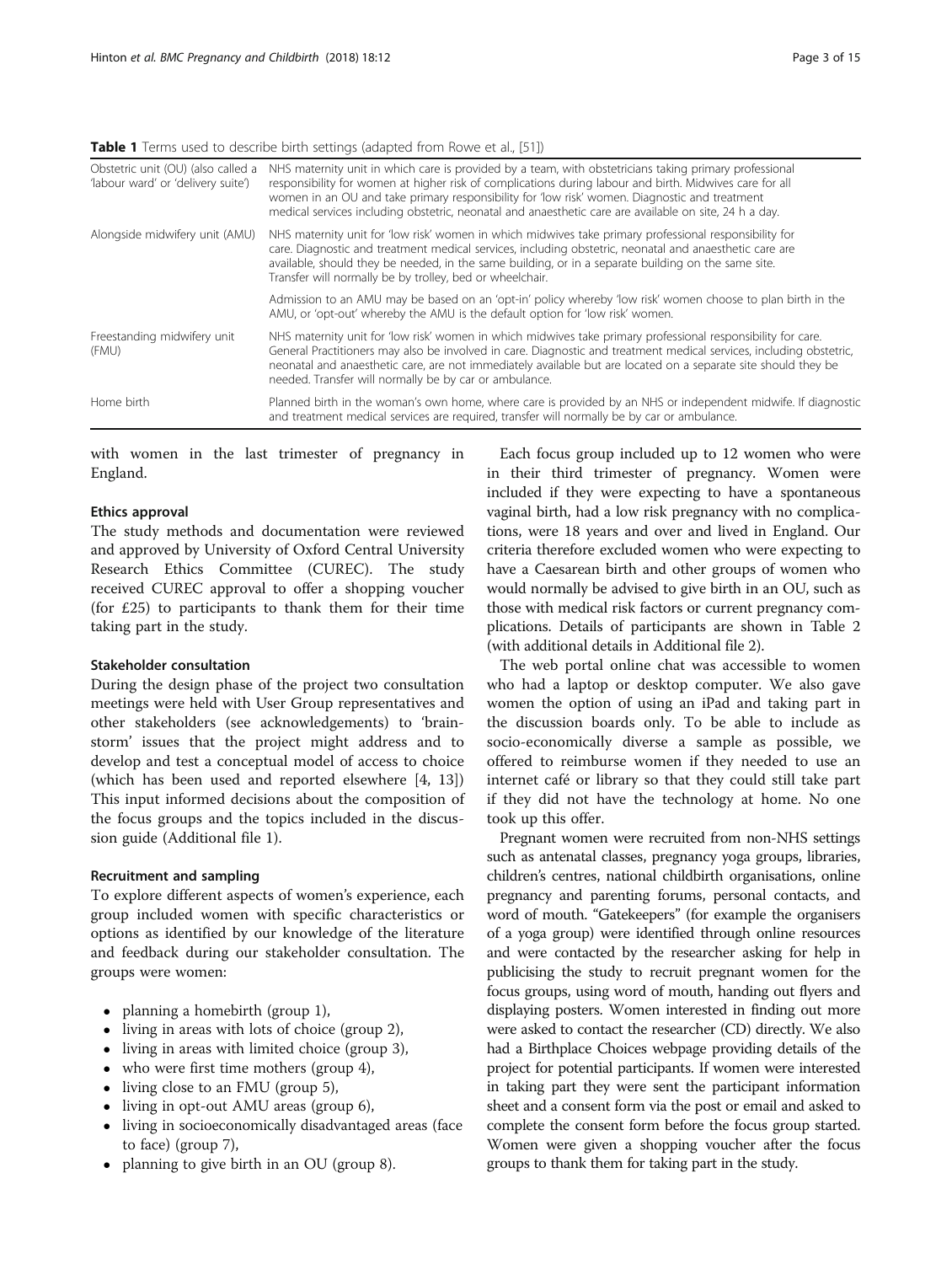| Group/ name                                   | Age       | IMD quintile <sup>a</sup> | Parity | Type of area/ region     | Option interested in/ chose |
|-----------------------------------------------|-----------|---------------------------|--------|--------------------------|-----------------------------|
| Group 1 - Planning a Homebirth                |           |                           |        |                          |                             |
| Ann                                           | 32        | 3rd                       | Primip | City, North East         | Homebirth                   |
| Anita                                         | 32        | 1st                       | Multip | Town, South West         | Homebirth                   |
| Angela                                        | 34        | 1st                       | Multip | City, South West         | Homebirth                   |
| Amy                                           | 28        | 5th                       | Primip | City, East Midlands      | Homebirth                   |
| Amelia                                        | 33        | 5th                       | Primip | London                   | Homebirth                   |
| Alison                                        | 30        | 1st                       | Multip | Town, South East         | Homebirth                   |
| Amanda                                        | 38        | 2nd                       | Multip | Town, South West         | Homebirth                   |
| Alexa                                         | 28        | 4th                       | Primip | London                   | Homebirth                   |
| Abigail                                       | 31        | 1st                       | Multip | Town, South East         | Homebirth                   |
| Agnes                                         | 30        | 2nd                       | Primip | Town, North West         | Homebirth                   |
| GROUP 2 - Living in areas with lots of choice |           |                           |        |                          |                             |
| Jenny                                         | 30        | 2nd                       | Primip | City, North West         | AMU                         |
| Julie                                         | <b>NK</b> | 3rd                       | Primip | London                   | OU                          |
| Jude                                          | 28        | 3rd                       | Multip | Town, East of England    | AMU                         |
| Janice                                        | 34        | 4th                       | Primip | London                   | AMU or FMU, possibly home   |
| Joyce                                         | 26        | 2nd                       | Multip | Town, South West         | Homebirth                   |
| Jackie                                        | 28        | 3rd                       | Primip | Town, South West         | Homebirth                   |
| Joanna                                        | 42        | 3rd                       | Primip | City, West Midlands      | OU                          |
| Jean                                          | 24        | 3rd                       | Primip | Town, East of England    | OU                          |
| GROUP 3 - Living in areas with limited choice |           |                           |        |                          |                             |
| Rachel                                        | 34        | 2nd                       | Primip | Town, South West         | Homebirth, possibly FMU     |
| Rebecca                                       | 30        | 2nd                       | Primip | Town, West Midlands      | Homebirth, possibly AMU     |
| Ruby                                          | 32        | 2nd                       | Primip | Village, North West      | OU                          |
| Rosie                                         | 34        | 2nd                       | Multip | Town, South East         | Homebirth                   |
| Rita                                          | 35        | 2nd                       | Primip | Village, South East      | Homebirth                   |
| Roberta                                       | 32        | 1st                       | Primip | Village, South East      | <b>FMU</b>                  |
| Rona                                          | 38        | 3rd                       | Multip | Town, South West         | Homebirth                   |
| GROUP 4 - First time mothers                  |           |                           |        |                          |                             |
| Mandy                                         | 31        | 1st                       | Primip | Town, South East         | AMU                         |
| Maria                                         | 33        | 5th                       | Primip | London                   | FMU                         |
| Mabel                                         | 36        | 2nd                       | Primip | Town, East of England    | AMU (27 miles, not nearest) |
| Mina                                          | 33        | 4th                       | Primip | City, Yorkshire & Humber | OU/AMU                      |
| Mae                                           | 27        | 1st                       | Primip | Village, South East      | AMU or FMU                  |
| Maggie                                        | 32        | 5th                       | Primip | Town, North East         | OU                          |
| GROUP 5 - Living close to an FMU              |           |                           |        |                          |                             |
| Kirsten                                       | 26        | 4th                       | Multip | Town, South West         | <b>FMU</b>                  |
| Karolina                                      | 35        | 5th                       | Multip | City, South West         | <b>FMU</b>                  |
| Keira                                         | 35        | 5th                       | Multip | City, South West         | AMU or FMU                  |
| Katrina                                       | NK        | 5th                       | Multip | Town, South East         | AMU or FMU                  |
| Kylie                                         | 27        | 1st                       | Multip | Town, South East         | AMU                         |

Kathryn 34 2nd Primip City, South West AMU Kim 36 1st Primip Village, South East FMU Kerry 30 2nd Primip Village, South East AMU

<span id="page-3-0"></span>Table 2 Characteristics of focus group participants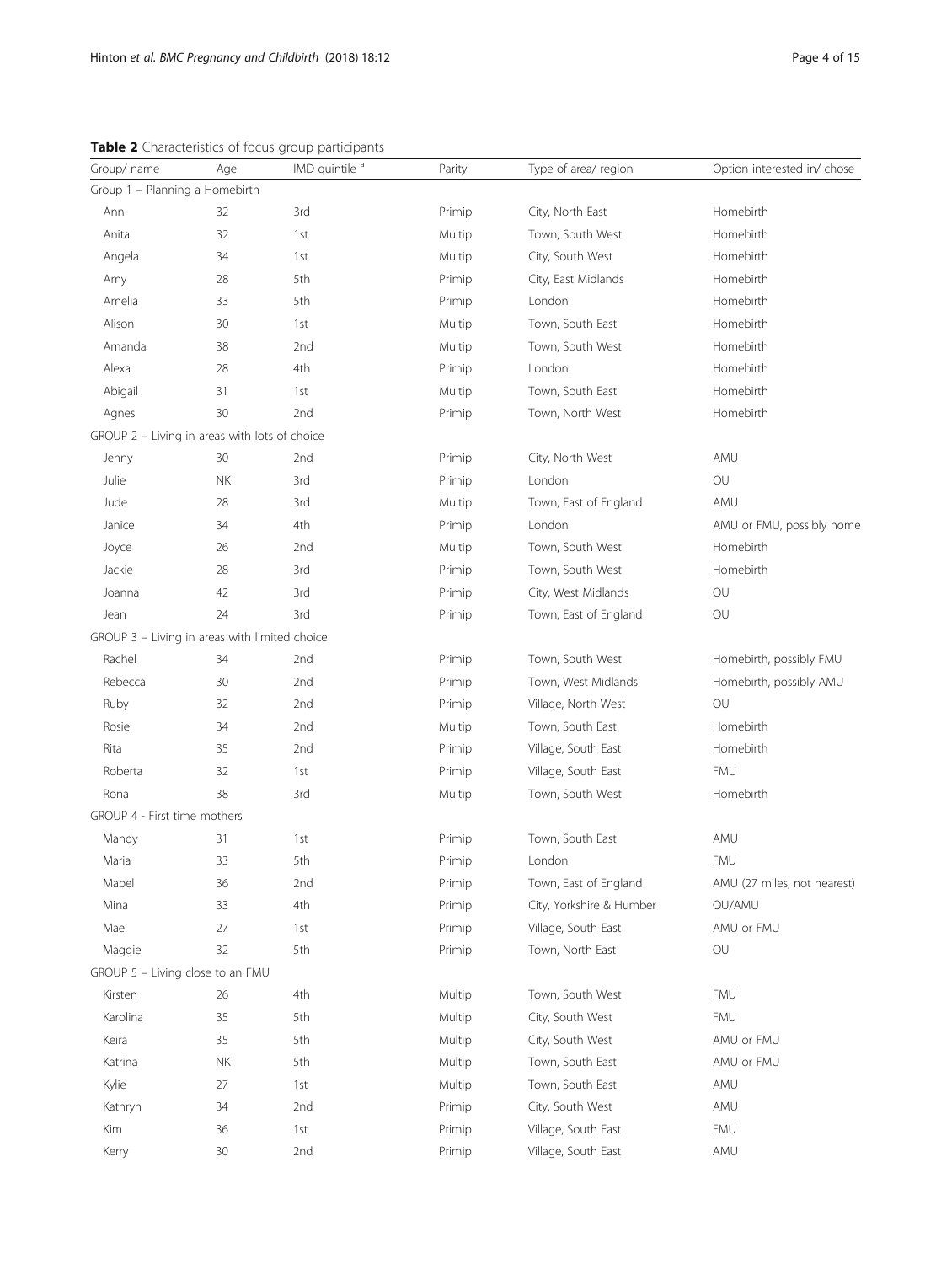| Group/ name                               | Age       | IMD quintile <sup>a</sup>                                          | Parity | Type of area/ region     | Option interested in/ chose |
|-------------------------------------------|-----------|--------------------------------------------------------------------|--------|--------------------------|-----------------------------|
| Kate                                      | 35        | 1st                                                                | Primip | Village, North West      | <b>FMU</b>                  |
| GROUP 6 - Opt-out AMU areas               |           |                                                                    |        |                          |                             |
| Clare                                     | 32        | 1st                                                                | Primip | City, Yorkshire & Humber | OU                          |
| Charlotte                                 | 34        | 4th                                                                | Primip | City, West Midlands      | AMU                         |
| Chloe                                     | 39        | 3rd                                                                | Multip | City, North West         | AMU                         |
| Courtney                                  | 32        | 4th                                                                | Primip | City, North West         | AMU                         |
| Clara                                     | 35        | 5th                                                                | Primip | City, North West         | AMU                         |
| Chantel                                   | 38        | 4th                                                                | Multip | Town, East Midlands      | OU                          |
| Carmen                                    | 29        | 2nd                                                                | Primip | City, South West         | AMU                         |
| Carrie                                    | 31        | 4th                                                                | Primip | City, South West         | AMU                         |
| Cath                                      | 32        | NΚ                                                                 | Primip | Village, East Midlands   | AMU                         |
| Caroline                                  | 32        | 4th                                                                | Primip | City, North West         | AMU                         |
| Carla                                     | NΚ        | 1st                                                                | Multip | City, North West         | OU                          |
|                                           |           | GROUP 7 (face to face) - Living in disadvantaged area <sup>b</sup> |        |                          |                             |
|                                           |           | Ethnicity                                                          |        |                          | Booked for birth in:        |
| Yasmin                                    | NΚ        | <b>Black African</b>                                               | Primip | East London              | OU (not low risk)           |
| Yana                                      | NΚ        | Bengali-speaking                                                   | Primip | East London              | OU (not low risk)           |
| Yadavi                                    | NΚ        | Bengali-speaking                                                   | Multip | East London              | OU                          |
| Yavi                                      | NΚ        | Indian                                                             | Multip | East London              | OU (not low risk)           |
| Yelena                                    | NΚ        | Eastern European                                                   | Multip | East London              | <b>FMU</b>                  |
| Yusra                                     | NΚ        | NΚ                                                                 | Multip | East London              | AMU                         |
| Yihana                                    | <b>ΝK</b> | <b>Black African</b>                                               | Multip | East London              | AMU                         |
| GROUP 8 - Planning to give birth in an OU |           |                                                                    |        |                          |                             |
| Brenda                                    | 23        | 5th                                                                | Primip | City, North West         | OU                          |
| Barbara                                   | 29        | 4th                                                                | Primip | City, North West         | OU                          |
| Beatrice                                  | 35        | 1st                                                                | Multip | Town, South East         | OU or Homebirth             |
| Bev                                       | 28        | 2nd                                                                | Multip | Town, South East         | OU or Homebirth             |
| Beverley                                  | 35        | 4th                                                                | Primip | City, South West         | OU                          |
| Bobbi                                     | 29        | 2nd                                                                | Multip | City, South West         | OU                          |
| Bree                                      | 33        | 1st                                                                | Multip | Town, South East         | OU                          |
| Belinda                                   | 32        | 4th                                                                | Multip | Town, South East         | OU                          |
| Bridget                                   | 35        | 3rd                                                                | Multip | City, South West         | OU                          |
| Bonnie                                    | 39        | 4th                                                                | Multip | London                   | OU                          |
| Betty                                     | 25        | 2nd                                                                | Primip | Town, South West         | OU                          |

Table 2 Characteristics of focus group participants (Continued)

 $a$  Index of Multiple Deprivation (IMD) quintile: 1st = most disadvantaged, 5th = most advantaged

 $<sup>b</sup>$  Participants recruited through local women's support group and not pre-screened by the researchers</sup>

To ensure that we did not exclude women who did not have access to online technology, we held a face to face group with 10 women in Tower Hamlets, London, recruited through a local women's group who support disadvantaged and vulnerable pregnant women.

## Focus groups

The eight focus groups were held across England between July 2015 and March 2016 with a total of 69

pregnant women in their third trimester. To maximise the geographical spread of women we could recruit, we used an online approach for seven of the eight groups. Focus groups were conducted online, using a specially designed (closed) web portal called "Birthplace Choices". The web portal was designed and supported by the DIPEx Charity, which is closely linked with the Health Experiences Research Group as it publishes the Healthtalk website [[16\]](#page-13-0). The staff has the expertise to provide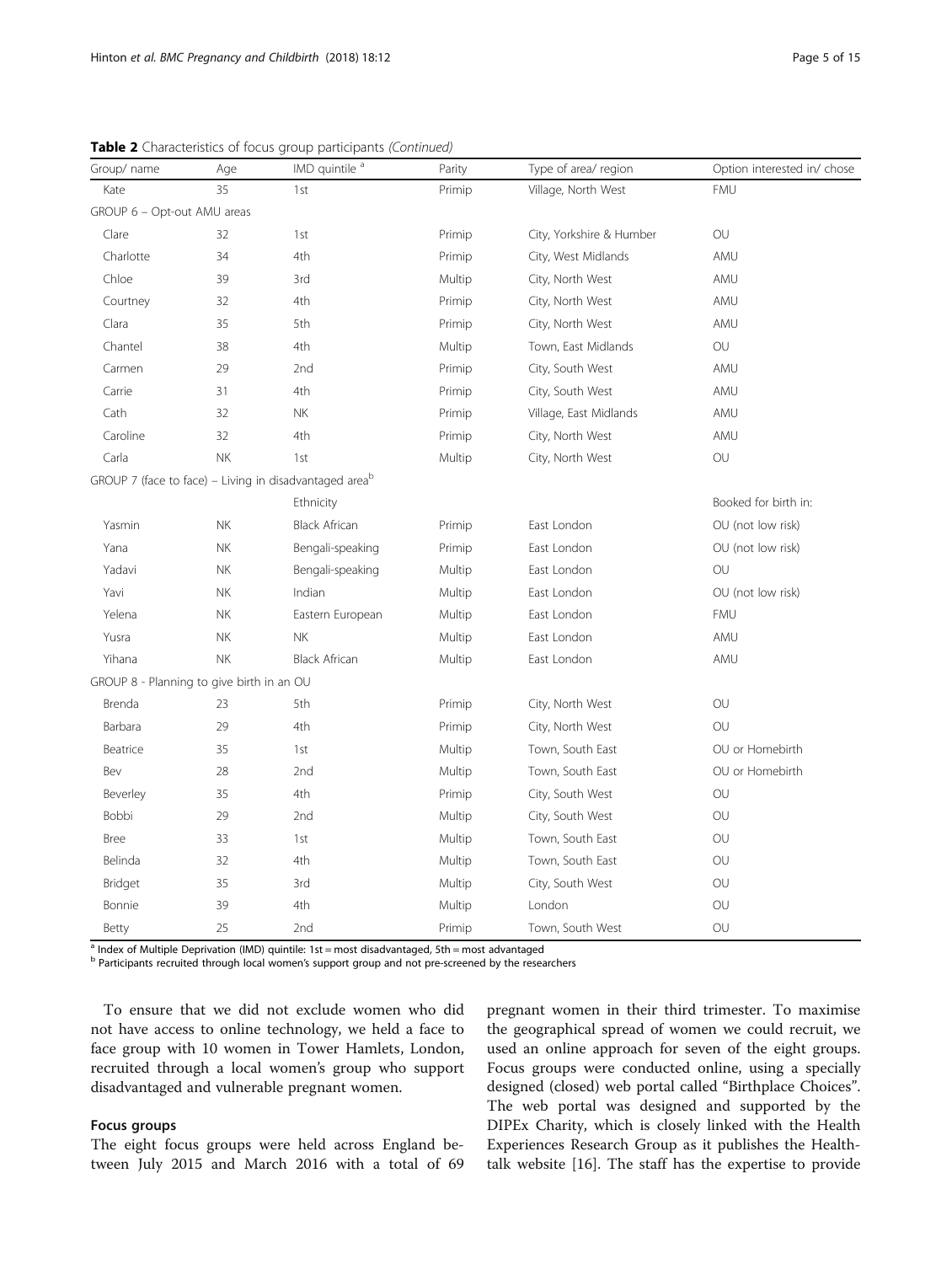the online support that we needed to create and host the web portal. Each focus group participant had access to the web portal through an individually assigned password. Only members of the research team and women participating in the specific focus group had access to the focus group discussions and the women were given anonymous identities (see Table [2](#page-3-0)). The online focus groups each lasted a week to give women the opportunity to participate flexibly. Each online group started with a live text-based web chat lasting 60 min where women were able to introduce themselves, get to know each other and initial questions were posed by the moderator. The online focus group finished at the end of the week with another live web chat, this time only 30 min. In between these two live chats, the women were invited to participate in discussion boards on which one of the researchers posted further questions. The online groups were moderated and facilitated by LH. The discussion boards were facilitated by CD. The extended time frame was intended to give the opportunity for participants to overcome the inevitable anonymity of an online platform. Having an initial live chat followed by several days to reflect on the questions posed meant that the women were able to get to know each other, and the researchers, build rapport and consider and reflect on the questions posed. The live chats and message boards elicited different responses; while the live chats were both quite busy, fast paced conversations, the message boards were an opportunity for women to reflect on their answers more slowly. The final live chat was a way for all participants to pick up on threads of conversation and for the researchers to pose final follow up questions that had emerged.

The face to face group was moderated by LH and was audio recorded. This group included women who did not speak English as their first language. An interpreter was present to assist when required.

Interview guides were designed for the first online web chat and initial discussion board questions, and for the face to face group, based on our knowledge of the literature and our discussions with stakeholders. The interview guides were amended slightly according to the focus of each group and developed iteratively as the study progressed. Questions for the second online chat for each group were informed by the issues raised by the women on the discussion board during the week.

#### Analysis

Transcripts were created automatically from the data generated by the online groups. Transcripts from the face to face group were transcribed and translated (where required, most of the discussion was in English). All the data were entered into NVivo qualitative data analysis package [[17](#page-13-0)]. A coding frame was developed by CD and LH (Additional file [3](#page-12-0)). They read a sub-sample of transcripts and conferred about the framework before each transcript was coded. A thematic analysis was conducted with key categories and themes identified using the 'One Sheet of Paper' (OSOP) method [\[18](#page-13-0)]. Pseudonyms were used during the online focus groups. Participants in the face to face group have been assigned pseudonyms (see Table [2\)](#page-3-0).

#### **Results**

The results presented here report on women's knowledge of the birth place options available to them, how they gather information about their options and which sources they draw on. We also report on the information that women would like from their midwives.

#### Knowledge of options available

Few women we spoke to had been aware early on in their pregnancy of the options they could choose from in their local area. Some knew about the options from previous pregnancies, or they had researched it themselves, or knew they wanted a home birth so had not researched the other options. For others, knowledge of their options increased as their pregnancy progressed. This knowledge was gained from a wide range of sources. Midwives were not the main source of information for women (see below).

Charlotte didn't know she had more than one choice until she attended her local NCT classes. Belinda found out from another mum that she could choose a different hospital than the one closest to her. Bobbi learned through Facebook that she could choose another hospital.

"I literally found out today from some random Facebook comments that I \*didn't\* have to choose my local hospital. I still would, because of distance, but it might have been useful to know." (Bobbi, Focus group 8, planning birth in an OU).

Reflecting on her knowledge of what choice she had in her first and second pregnancy, Katrina said, "I wasn't aware there was a choice with the first pregnancy. Second pregnancy feel more informed but perhaps that is because I know what to ask." (Katrina, Focus group 5, living close to an FMU).

Brenda, a first-time mum, talked about finding out about her birth options, "I'm not sure if I'm supposed to be looking or they're supposed to tell me about my options but I normally research everything myself. I haven't had this conversation with the midwife as well." (Brenda, Focus group 8, planning birth in an OU).

Other women were not aware there was a choice or aware of all the options available to them. Some women did not know there was a choice at all. Some were not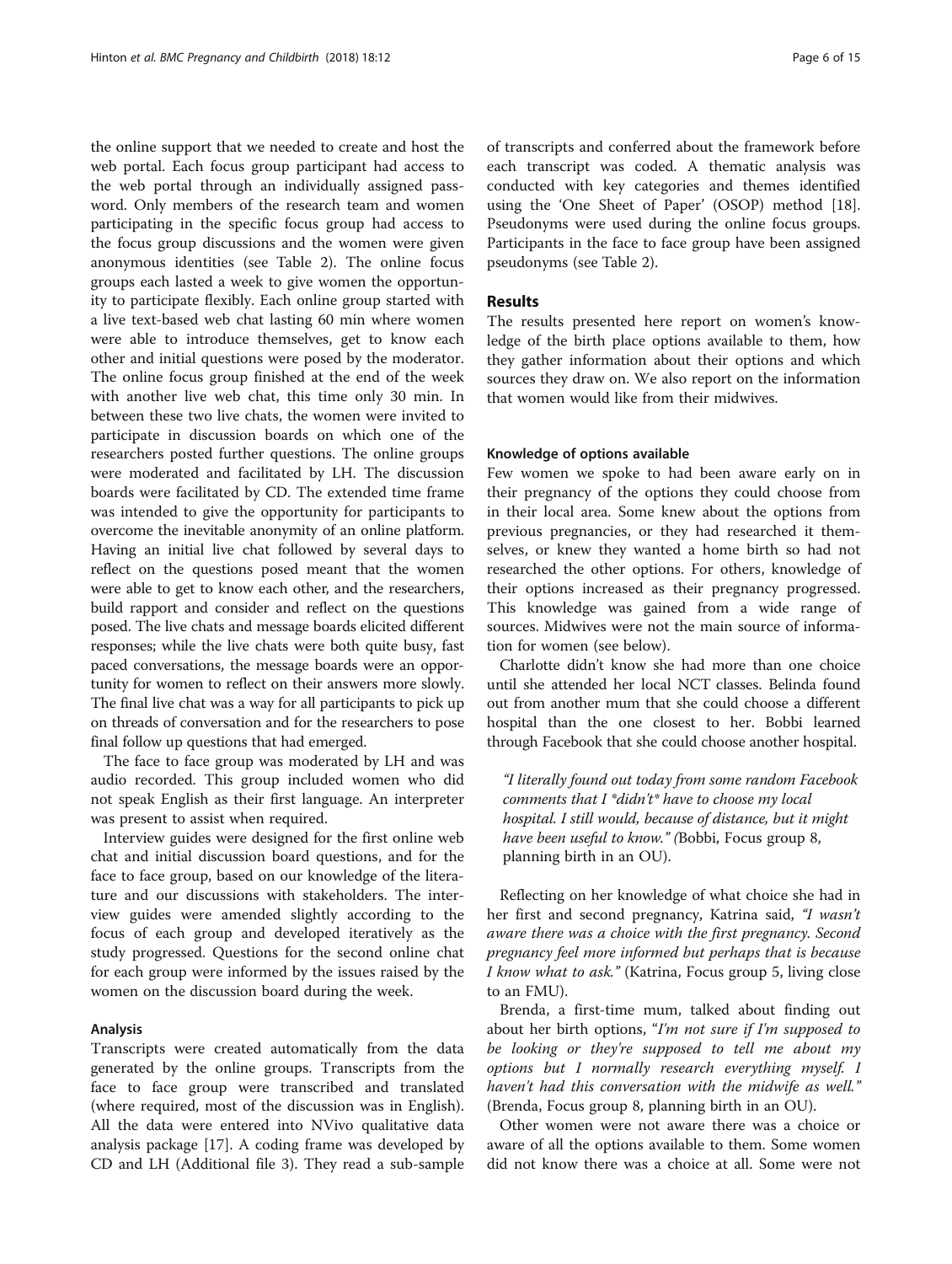aware that they could choose other hospitals than the ones nearby them.

"I wish I'd realised I had a choice to be able to research a bit, to feel more relaxed about our decision." (Katrina, Focus group 5, living close to an FMU).

Some were not aware that home birth was an option. A few did not know there was a difference between the AMU and an OU.

Finding out later in pregnancy about available options did lead to some women changing their decision to another option; often a less medical setting than the one they had originally chosen. But more information could also be used to reassure women that the choice they had made was the right one for them. When asked if she felt supported in her choice, Clara, (Focus group 6, opt-out AMU areas) said "not really, it was much my own decision and the research I've made myself". By the end of their pregnancy many knew of all the options available to them and several said the area they lived in offered all the options they would like (close to FMU, planning homebirth, lots of choice, limited choice groups).

## How do women gather information about their options of where to give birth?

When deciding where to give birth, many women we spoke to had researched their birth options. Even if they knew what option they wanted, several still looked for 'confirming' information that helped them to feel more confident about their choice and sometimes to justify their decision to others.

Some women were offered tours of units in hospitals, and found these visits helpful and reassuring.

"I've been on a hospital visit which made me feel a lot better about my choice." (Caroline, Focus Group 6, optout AMU areas).

However, there were several women who said that their hospital either did not offer tours, or were too busy to allow women to look around.

"We were told that unless you felt particularly anxious about the birth most hospitals (one exception) did not offer the opportunity to visit. I appreciate the challenge for the hospital in doing this but would have liked to have the opportunity to visit to help make an informed decision." (Cath, Focus Group 6, opt-out AMU areas).

Two different groups of women, those living in areas where there was less choice (e.g. near opt-out AMUs or where FMUs were not available) and those who were second or third-time mothers, did less research when making their birth place decisions. Some of these women said they did not do any research online about their birth options but they talked to family and friends.

"I don't think I did much research first time nor second nor this time lol! I just kinda feel like this is my third I'll just go with the flow! I know that the only options around here are hospital or home!" (Bev, Focus group 8, planning birth in an OU)

## Information sources

Women drew on multiple information sources when making their decision about where to give birth. The Internet, friends' recommendations and experiences, antenatal and birth preparation classes and their personal experiences of birth were the main sources used. Some women we spoke to had also gained information from their midwife. But this was mostly not the main source of their information.

"My midwife at [OU] gave me leaflets and information about the options and their website is good. I also researched online (there's a good tool that 'Which?' have for making your decision) and talked to friends. All of my friends have given birth either in labour wards or in midwife-led centres and that feels right for me." (Julie, first time mother, Focus group 2, lots of choice).

i) The Internet was used regularly by women to find more information about a range of factors when making their decision about where to give birth. Some used the Internet to look for the facilities available at their local maternity units. Some researched statistics on assisted births, caesarean rates, transfer rates and for evidence on the safety of different options by using the Internet. Websites such as NHS Choices, Which? Birth Choice, NICE guidelines, Association for Improvements in the Maternity Services (AIMS), Positive Birth Movement, the National Childbirth Trust (NCT) website were popular.

"I must say that my husband and I found the matter of choosing where to give birth at the very beginning very daunting (this is our first child) and it was not clear that it was a decision that could change later in the pregnancy till about a month ago. For that we talked briefly to friends but mostly based our decision to go to the [hospital A] from various online sites about differences of nearby options and varying stats about the birthing units like interventions. About a month ago when it became clear we could change location if we liked we spoke to family and friends and also used the NHS reviews page to gauge opinion between the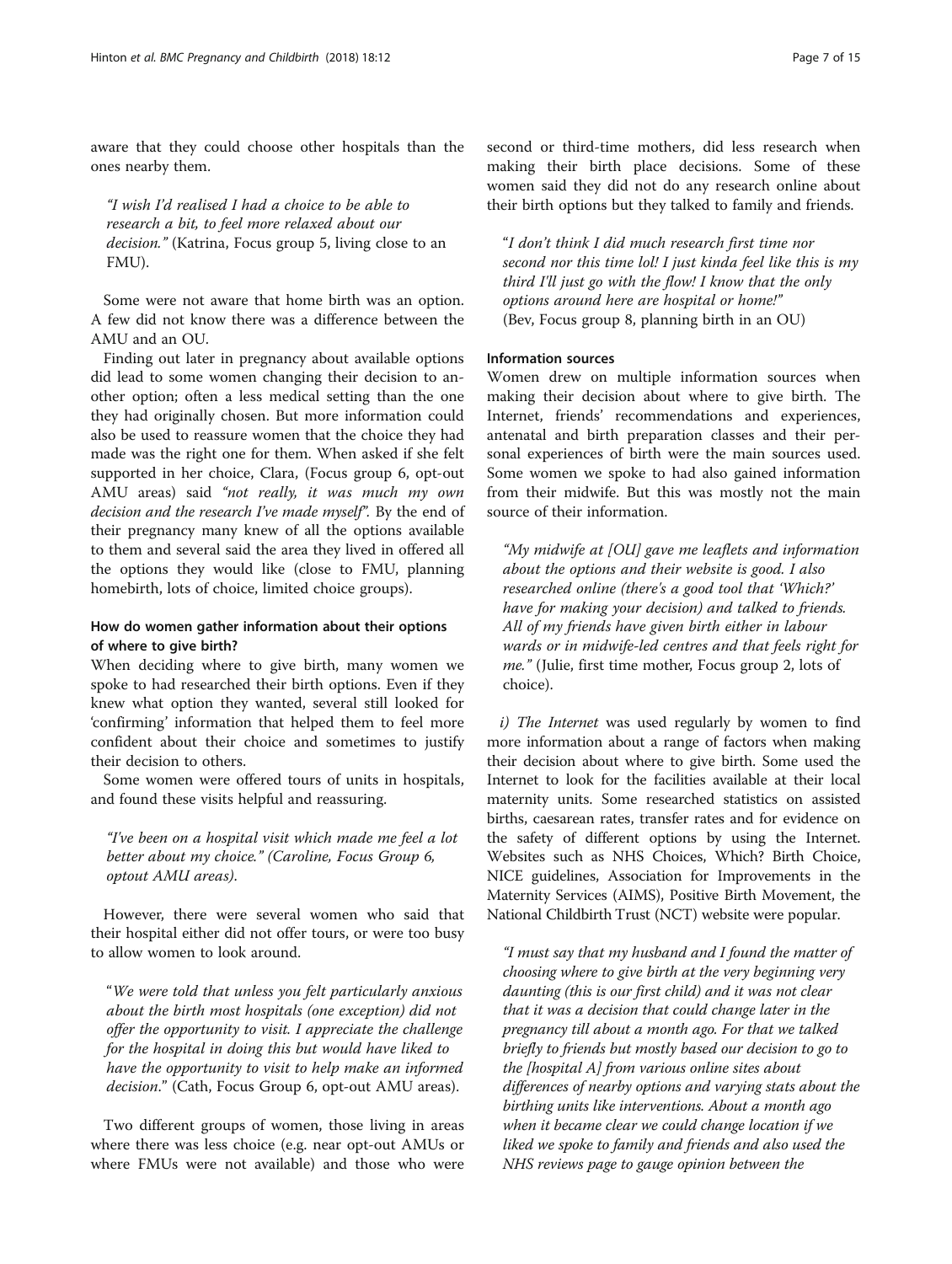[hospital  $B$ ] and the [hospital  $A$ ] hospitals. We have decided to go with the [hospital A]. I know people who birthed at the [hospital A] and they had mixed reviews. I know no one who has birthed at the [hospital B]." (Maggie, Focus group 4, first time mothers).

Some of the women in the opt-out AMU group and the OU group said they had not looked for any further statistics and when prompted some were not aware that statistics on interventions existed.

"No, didn't know that information existed." (Cath, Focus group 6, Opt-out AMU).

"no i havent looked at the intervention rates, is it available for us to view?" (Carrie, Focus group 6, Opt-out AMU).

The Internet was also used to find out about other women's experiences of birth. Netmums and [Babycen](http://babycentre.co.uk)[tre.co.uk](http://babycentre.co.uk) were a popular source for this type of information. Rachel had read about birth stories online or watched YouTube videos about birth. Some women choosing a home birth had joined social media groups such as the Positive Birth Movement.

ii) Friends were a very important source of information and their experiences of birth were very influential on the decisions that women made. They were considered to be a more reliable source of information by some women who said they would be wary of looking at Internet forums for people's experiences because they may have an agenda. Alexa was planning a home birth. She was a first time mother, herself a midwife and had been exposed to lots of women's birth experiences.

"Because birth is such an emotive experience, hearing people's experiences directly has had more of a meaningful impact than what I have read and the way they tell the story, as well as what they say, has been influential. When women I've looked after or friends speak passionately and positively about their birth experiences, wherever they had their baby, I always feel inspired!" (Alexa, Focus group 1, Home birth).

Conversely Janice said she had avoided talking to friends in too much detail about their birth experiences because many had had 'tricky births'. Friends provided information on their experiences of different types of birth and their experiences at local maternity units. Several women we spoke to said that their friends' experiences (either positive or negative) at a local maternity unit had influenced their decision about which maternity unit to choose.

"Good reputation and feedback from friends……People we know and their experience". (Clara, Focus group 6, optout AMU areas).

"Real life experience, and reliable information" (Mina, Focus group 4, first time mothers).

"More discussion with my midwife halfway through the pregnancy would have been helpful, as I mentioned my midwife is very much about the box ticking and rushing through the appointments without much time for my inconvenient questions! What I have learnt has been through friends or NCT." (Mandy, Focus group 4, first time mothers).

But Cath explained that her friends had positive experiences at all the local maternity units so friends' experiences weren't all that helpful in her decision-making.

Sometimes friends' stories of birth in hospital had influenced women to consider other options and had put them off having a hospital birth. Julie had friends who had recently had midwife-led or OU births and she said this seemed the right thing for her too. Jackie, Julie and Kerry had doctor friends who were very discouraging of anything other than a hospital birth and for Kerry and Julie, these views had been an important factor in their decision-making.

"I haven't felt discouraged by anyone. Family and health professionals have nudged me towards a hospital birth, but I'm with them." (Bree, Focus group 8, planning birth in an OU).

iii) Classes. Antenatal/birth preparation classes and pregnancy exercise classes were also an important source of information for some women about the range of birth place options available to them, although they are generally attended later in pregnancy. Mina and Rosie found out that home birth was an option in their areas and Joanna and Badger learnt about the differences between the AMU and the OU. Roberta learnt through her NCT classes that she could change her mind about her choice of birth place right up until she went into labour.

"We have been going to NCT classes and that is where I found out that there's a difference between the birth unit and labour ward. I also found out there that it makes a difference in pain relief, for instance you can't have an epidural in the unit but would be transferred to the ward." (Mabel, Focus Group 4, first time mothers)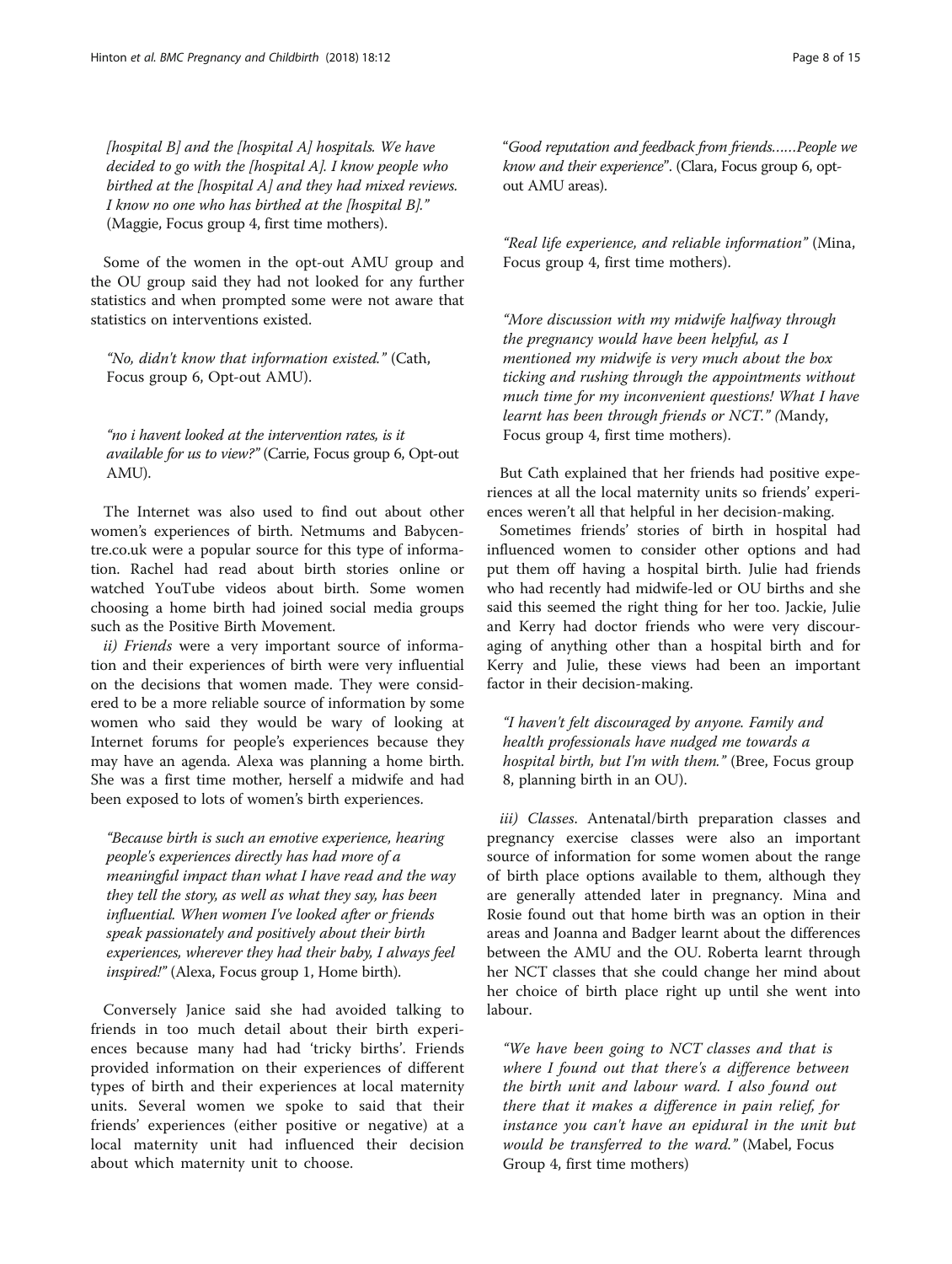"i learnt more about that at nct - my midwife jus handed me a bunch of leaflets and sent me on my way to read up." (Mandy, Focus group 4, first time mothers).

iv) Another important source of information for women we spoke to was their personal experience of birth, whether this was their own experience of giving birth or their mother's or family members' experiences. Women's own previous birth experiences (whether negative or positive) shaped their decisions for their choice of birth place this time. Some of the women we spoke to had been brought up in a family environment where home birth was the norm and so they had not considered any other option when deciding where to give birth themselves. These women used local home birth support group or positive birth movement groups to learn more about having a home birth in their local area.

 $\nu$ ) Midwives Women were asked about the information provided by their midwives. Surprisingly, given national guidance, their midwife was not a main source of information for women about birth choice options. Some women said that their midwife appointments felt rushed and there was not time to ask questions, with the focus on assessing physical wellbeing and little chance to talk about how they were feeling or their choices around birth. Some said that their midwives had asked them at the booking appointment where they wanted to give birth without giving them enough explanation of the options available to them. Mabel (Focus Group 4, first time mothers) explained, "The staff are very nice, but they tick boxes and you're out the door."

"I don't think midwives are aware that the whole birthing process is a mystery to new mums, since they do it so often and probably can't imagine what it is like when you've never "been there"." (Beatrice, Focus group 8, planning birth in an OU).

"I don't feel like I was given much information about all my options – just rolled out the options like a list." (Jude, Focus group 2, lots of choice).

A few women felt they had made uninformed decisions as a result of inadequate information from their midwife. Mina (Focus group 4, first time mothers) said she had realised that she would prefer somewhere more relaxed and non-medical, but did not feel there was anywhere close, "to be honest if I was starting this again with what I know now, I would probably explore the midwife led unit more".

"I was asked at my very first midwife appointment at 8 weeks. I had the choice of 4 hospitals […] and was asked to pick one. Having no real knowledge of the others I picked the one I knew. I'm sure I could switch now but I've got my head round where I'll be going, had a look round, explored parking options etc! I feel I know where I am with the [hospital] and that it's a bit late to be changing now." (Mina, Focus group 4, first time mothers).

"I don't feel there is enough information either and I didn't realise until later on in my first pregnancy I could choose other hospitals as my closest one does not have a midwife led unit. Information about other hospitals seems hard to find out. It would be great to be given more information earlier on and told when tours are on too in hospitals." (Abigail, Focus group 1, planning a home birth).

Other women had felt that they did have time to discuss their options throughout their pregnancy. But, in some cases, women said they only found out information because they asked questions. A second-time mother (Joyce) said she had to ask about a home birth, it had not been presented as an option.

"If I hadn't mentioned home birth I don't think anyone would have presented it to me as an option, we always get asked which hospital we want to go to" (Joyce, Focus group 2, lots of choice).

Unlike some of the other women we spoke to, Bree had been told by her midwife she could choose another local hospital to give birth if she wanted to.

"I'm planning [Hospital A] but told by my mw that we could go to [Hospital B] if we want - apparently its lovely" (Bree, Focus Group 8, planning birth in an OU).

A few women knew which birth option they wanted and so they did not feel the need to have any further information from their midwife. Some said they thought this was why their midwife did not talk about any other options with them. Often this was the case for women who had given birth before.

#### Information women would like from midwives

Many women said they would like their midwives to provide information about all the options available to them including further details about each option. Importantly, women wanted something they could take away with them, mull over and talk to others about and then have a discussion with their midwife at a later time in their pregnancy about their decision.

Information was needed early on in pregnancy about all the available options, with more detail about the individual options. Many wanted time to learn about all their options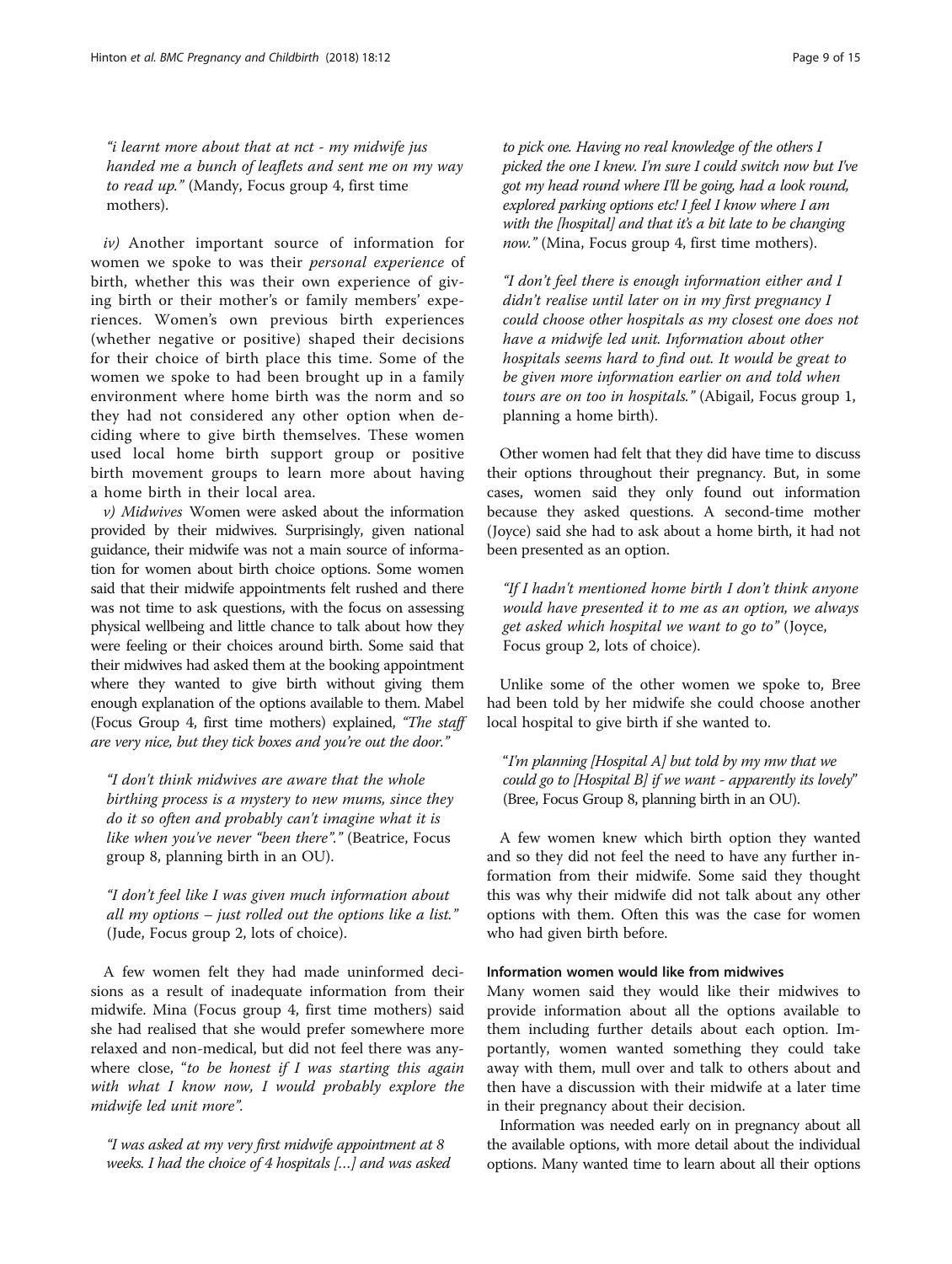before making a decision. Some suggested a leaflet or booklet to be given at their first meeting so that they could think about their options, possibly discuss with partner, and then discuss at a later appointment with the midwife. Rona suggested the leaflet could have links to where women could do their own research.

"I agree, a leaflet was a good source of information to me first time round. However, I found out through my hypnobirthing classes about being able to research statistics etc on transfer rates, assisted births and caesareans etc. So perhaps with the leaflet a couple of websites or pointers as to where people can go to do some research about their options would also be useful. I think right at the start, at the booking appointment or even in the Drs Surgery, would be the best time. You can always keep it in your notes for when you are ready to think about where you want to give birth." (Rona, Focus group 3, limited choice).

"I was asked at my booking appt - when things were still so new and unknown - where I wanted to give birth before I had even thought that I had a choice so I went away after that and researched things on my own and then confirmed that I wanted to be in the midwife-led centre, ideally. So the midwife didn't really have an influence. I think it would have been better if she had said - "there are a number of options at [hospital], here's a leaflet, you don't have to say what you want now let's talk about it next time"" (Julie, first time mother, Focus group 2, lots of choice).

"It would be nice to have a brief group session led by the community midwives that gives guidance on what is available at each unit in the area. I picked a hospital that was a specialist maternity hospital thinking that would probably be the best. What I really want is a water birth and it wasn't until I was 35 weeks I discovered that there are only two pools at this hospital, while there are ten pools available at the hospital which would have been my second choice." (Barbara, Focus group 8, planning birth in an OU).

Some would like detailed information to be provided including statistics for each option on facilities and medical expertise available, rates of intervention, unplanned caesareans and the pros and cons of each option. Others would be happy with a written outline of the options available and a list of websites where they could find out further information for themselves. Forums and group meetings were suggested as another way of disseminating this information, as women we spoke to recognised the limited time that midwives had to spend with them.

"I think we have to take responsibility for our own education sometimes. I did NCT and it was great but there are ante-natal classes out there for free. I don't necessarily think midwives should have to allocate their limited time to giving 1-2-1 sessions on options and possible eventualities when it can be delivered to a larger group of those who take the initiative to find out." (Bridget, Focus group 8, planning birth in an OU).

Views on the best time for midwives to provide this information varied.

"It's a difficult one as too much information can be an overload and not enough can make people feel uncertain. Parents should maybe be asked at what stage they want the information and how much information they want." (Bev, Focus group 8, planning birth in an OU).

Some women suggested a detailed discussion would be best at about 20 weeks. Amelia (Focus group 1, planning a home birth) said this "would be early enough to do proper research and consideration but far enough in that you are starting to think about birth." A few women considered 36 weeks to be a better time for them to have this discussion.

Despite variation on when is the best time to give information, one point was clearly made, that women should have the option to discuss preferences throughout their pregnancy. Some felt it was important for the midwife to give women the opportunity to ask questions and discuss options at subsequent appointments – not just handed a leaflet, because getting a lot of information can be overwhelming when first pregnant.

"I think setting out the choices at the beginning and then an ongoing discussing throughout the pregnancy to talk about any questions or changes of mind would be best. I don't think any choices around birth should be set in stone at any point really. The whole process is fluid and evolves so really everyone being open to discussing different options throughout would be ideal." (Bobbi, first time mother, Focus group 8, planning birth in an OU).

#### Evaluating information

Women were forthcoming about the wide range of information sources they drew on, but they did not expand in very great detail about how they evaluated those different sources. Some women said they were wary of relying on online chat or internet sites like Mumsnet, "as people often go online with an agenda." (Maria, Focus group 4, first time mothers), others sought out the advice of friends and "reliable information" (Mina, Focus group 4, first time mothers). But how they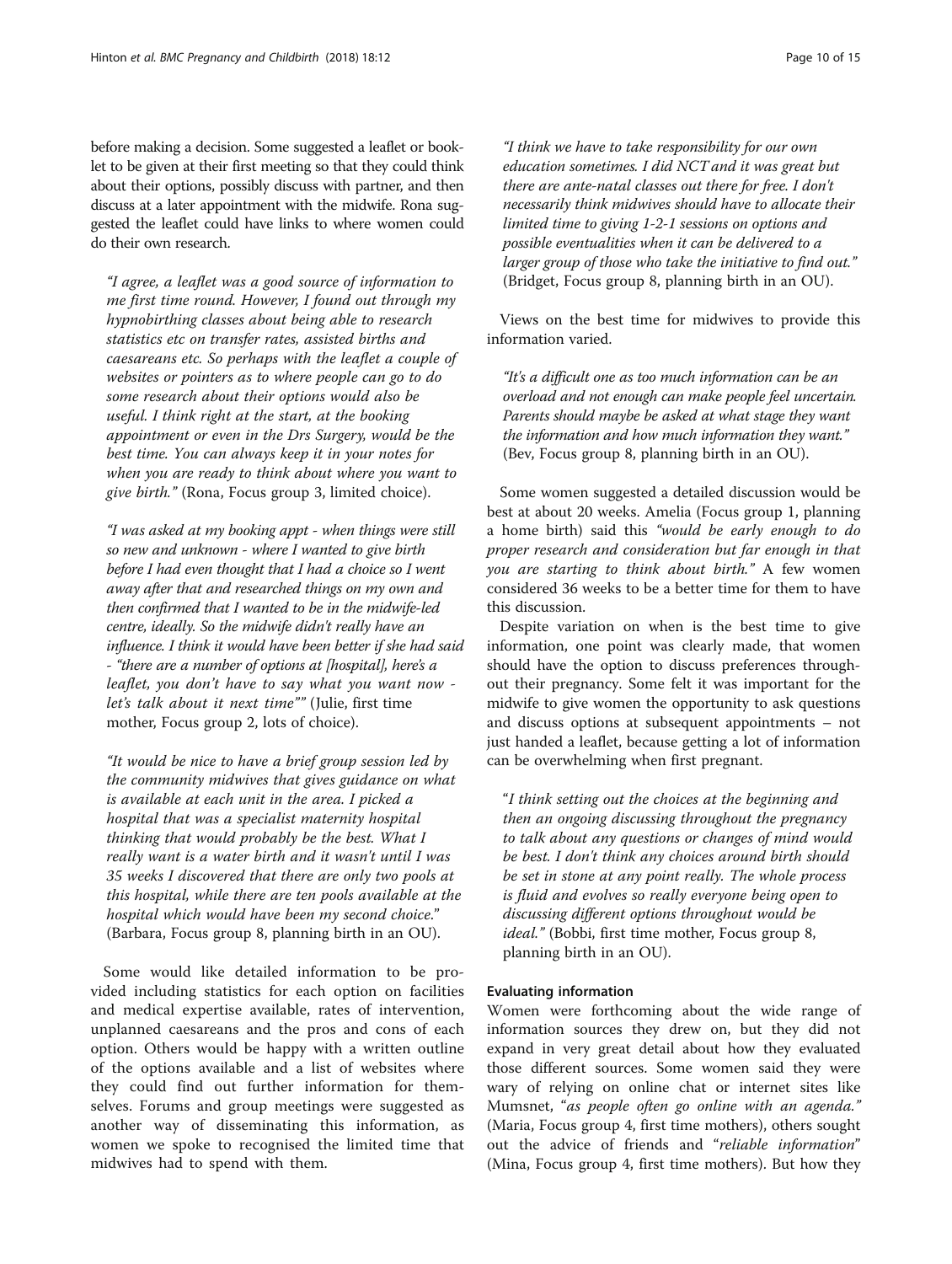decided what information was or was not reliable did not emerge from these data.

"Informations are very good and easy to evaluate however I feel much better to speak with midwife who in my opinion should be more competent. I haven't looked at any statistics[……] For me talking to my friends was more important than statistics." (Clara, Focus Group 6, Opt-out AMU).

Some women explained that they trusted their friends as a source of information because their opinions were "Non biased" (Mandy, Focus group 4, first time mothers) and based on their personal experiences: "Because they've actually experienced it." (Mae, Focus group 4, first time mothers).

Some women mentioned seeking out statistics "I did a lot of research on the internet for statistics." (Rona, Focus group 3, limited choice) and some explained how they used "statistics" and "evidence" to support their choices but did not talk about how they evaluated the information.

## **Discussion**

This is the first large-scale study to our knowledge to seek qualitative insights into how women make decisions about where to give birth since the NICE intrapartum care guidelines were updated in 2014. In the findings reported here we focus on women's information needs and information sources which is something given considerable emphasis in the updated NICE guideline. In particular, those guidelines recommend that women should be told that they may choose any birth setting and should be given detailed information about the different birth settings available. This includes information about rates of intervention and serious adverse outcomes, and local statistics on access to a familiar midwife and one-to-one care, access to medical staff, access to pain relief and, for midwifery-led settings, the likelihood of transfer, the reasons why transfer might happen and the time it may take. Many of the women in our study were not told this information by their midwives and some were wholly unaware that statistics on intervention rates were available.

Our findings suggest that women draw on a wide pool of information sources to form their views. Hospital reputation, word of mouth and friends' experiences at the maternity units were important factors in their own decision-making. The sources of information for making a choice about where to give birth that the women described using included: the Internet, friends' recommendations and experiences, antenatal and birth preparation classes and their own personal experiences of birth. Their midwife was not the main source of information, with some saying their midwife appointments

felt rushed and there was not time to ask questions. Women wanted to have the option to discuss birth preferences with their midwife throughout their pregnancy. Many women would like their midwives to provide information about all the options available to them including further details about each option. Importantly, women wanted something they could take away with them, mull over and talk to others about and then have a discussion with their midwife at a later time in their pregnancy about their decision. Nevertheless, although not reported here, some women commented that they felt supported in their choices by their midwives.

The results of our study should be considered in the light of a changing provision and information landscape. From the provision side, the availability of midwifery-led options, particularly AMUs, has expanded considerably in the past 5–10 years [\[4](#page-13-0), [5](#page-13-0)]. This means that a greater proportion of women now potentially have access to both an OU and at least one midwifery unit (AMU or FMU) as well as the option of a home birth, although some, including some of our study participants, still may have only a limited choice available, for example between an OU and home birth. National survey data indicate that the proportion of women being offered birth choices by their midwife is increasing. The most recent nationally representative survey in 2015, in which over 20,000 women were surveyed after their birth, showed 41% reported that they had been offered a midwifery unit and 39% a home birth and 58% reported that they had received enough information from their doctor or midwife to help them decide where to give birth [[6](#page-13-0)]. However, this leaves around 4 women in 10 not receiving sufficient information from their midwives or doctors.

#### Discussion in light of other literature

Previous qualitative [[19, 20\]](#page-13-0) and quantitative studies [[11, 21](#page-13-0)–[24\]](#page-13-0) from the early 1990s through to 2011 (reviewed more fully elsewhere [\[4](#page-13-0)]) found that women were not necessarily aware that choice existed or believed that the only available choices were between OUs. However, in some studies there were examples illustrating that some women were adequately informed and supported in their decisions by their health care professionals [\[11](#page-13-0), [25, 26](#page-13-0)]. Previous studies also found that even where women were aware that alternative options were available their choices were sometimes blocked or discouraged by healthcare professionals [[27](#page-13-0)–[31\]](#page-14-0). The most recent study of women's experience of birth place decision-making found that midwives were influential, but did not always give full information to women about all options [\[32](#page-14-0)].

By late pregnancy the women in our study appeared to be more aware of their options and the right to choose and many had chosen midwifery-led options with the apparent support of their midwives, but a number of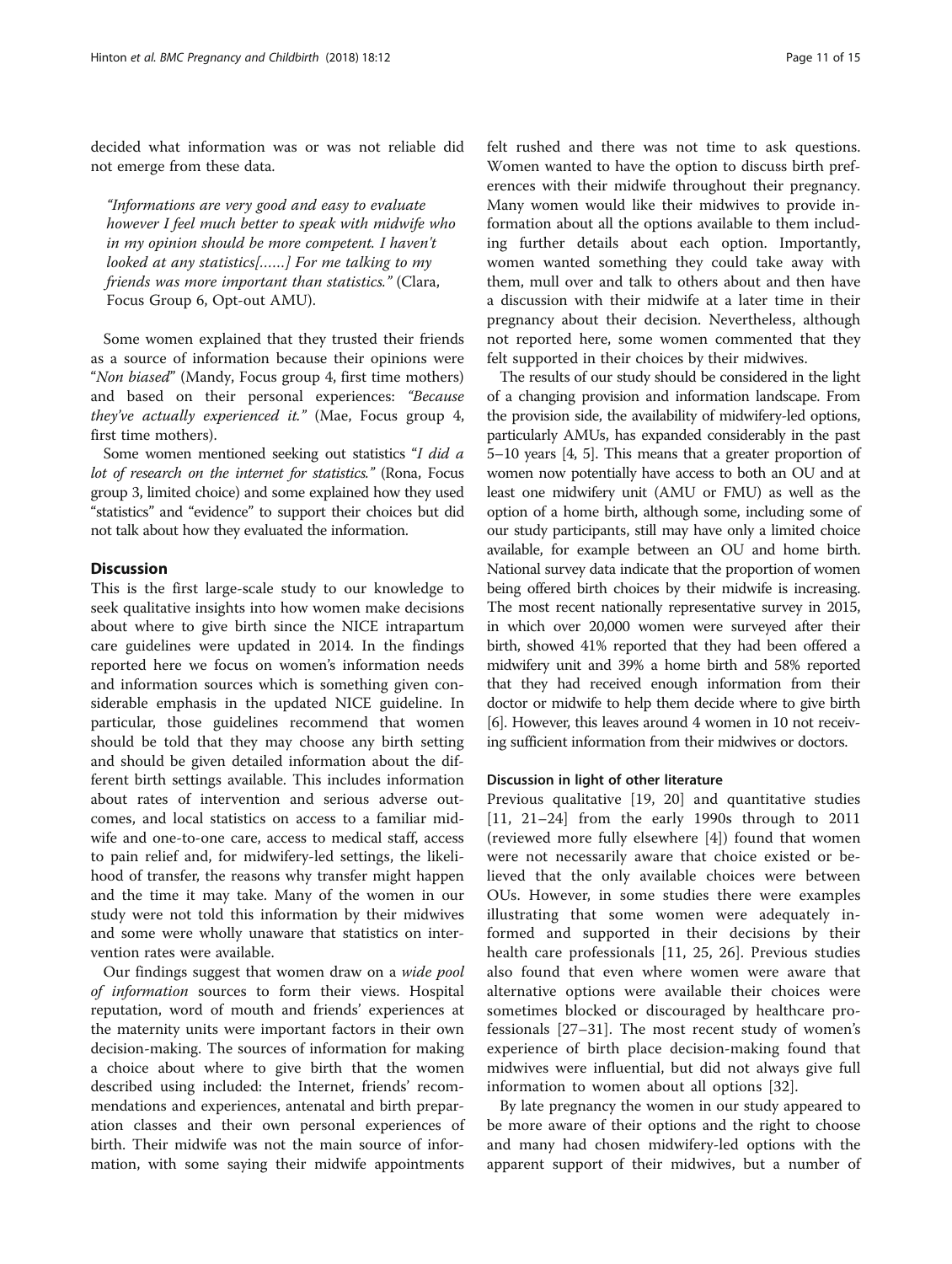women commented on their own lack of knowledge early in pregnancy. What is striking in our study, unlike the women in the study by Barber et al. from ten years ago [\[11](#page-13-0)], is that the midwife no longer appeared to be the most important source of information. Many women in our study had sought out information from other sources rather than being provided with information through a single channel by their midwife; some had to ask questions in order to get information about their options, and others had come across relevant information by chance. Friends and family, [\[20, 30,](#page-13-0) [33](#page-14-0)–[35](#page-14-0)], word of mouth [[33](#page-14-0), [35](#page-14-0)] and women's personal experiences of birth [[19, 27, 29,](#page-13-0) [33, 36](#page-14-0)–[39\]](#page-14-0) were important influences on women's decisions, as has been found previously but the Internet appears to have become a much more important source of information than has been reported in previous studies.

Internet use for pregnancy related information seeking is a global phenomenon [\[40](#page-14-0), [41\]](#page-14-0) and appears to be relatively common in the UK. A recent national maternity survey in England found that around three-quarters of women used online sources – predominantly NHS websites - for information relating to pregnancy and childbirth [[42](#page-14-0)]. As we saw in our study, women use the internet for a variety of purposes, including for validating information, empowering themselves, sharing experiences and assisting decision-making, [\[43\]](#page-14-0). However, the internet is not necessarily women's preferred source of information [[44](#page-14-0), [45](#page-14-0)]. Previous studies have found that it is important for midwives to initiate conversations about choice of birth place [[19](#page-13-0), [20, 29\]](#page-13-0) and our findings do not suggest that this has changed. It is notable that many of the women in our study appear to have sought information that guidelines recommend should be provided by midwives [[2\]](#page-13-0).

As has been found in previous studies, our findings indicate that information given by midwives early in pregnancy was sometimes felt to be superficial and too rushed [[19](#page-13-0), [31\]](#page-14-0) and women found it unhelpful to be given leaflets with inadequate time for discussion [\[11,](#page-13-0) [31](#page-14-0)]. A number of our study participants felt that decisions were taken too soon and that they would have valued time to reflect on their choices. Some of our participants had found out about options at antenatal classes, which are typically taken in the third trimester, a point at which decisions have generally been taken about the place of birth.

Overall our findings suggest that choice might be enhanced by avoiding taking decisions about where to give birth at a fixed time point and allowing options and decisions to be reviewed throughout pregnancy. This chimes with a recent systematic review exploring midwives' experiences which concluded that the place of birth discussion needed to be taken at a time when "…women are ready to engage with this information, rather than automatically being given [the information]

at the booking visit when they may be overloaded with information and not yet ready to consider their [place of birth] options" [[46\]](#page-14-0). The review further found that midwives were not confident having place of birth discussions with women and that societal norms also affect midwives as well as women. So promoting birth in a non-OU setting as normal "needs to be facilitated to change the current culture whereby women who choose non-OU births are often perceived to be risktakers" [\[46](#page-14-0)].

Following the publication of Birthplace and the revised NICE guidelines, local NHS initiatives have been developed to facilitate evidence-based conversations between midwives and women about place of birth. Some focus on providing information in a user-friendly paper format (Tracey Cooper, personal communication, 9 January 2017) or have focused on developing training and support materials for midwives (Beck Taylor, personal communication, 7 December 2016). The Portsmouth Birth Place choice project [[11](#page-13-0), [47](#page-14-0)] demonstrated that the uptake of midwifery-led birth settings could be increased through high-level organisational commitment and by implementing specific measures including training and support for midwives, to ensure that women are given evidence-based information and guidance. The Portsmouth project resulted in the development of the My Birthplace app [[48\]](#page-14-0) which is now available for women and midwives to use in a number of areas. Initiatives such as these have the potential to increase the proportion of women who have access to informed choice about place of birth.

### Strengths and limitations

A key strength of our study is that it was conducted after the 2014 update of the NICE intrapartum care guidelines and thus in a period when planned birth in a midwifery-led setting was recommended as the most suitable option for low risk women. It is a national study that focused on inclusivity in its sampling and innovative methodological approach using online focus groups. This enabled us to include 69 women with a good range of socio-economic groups, parity and geographical spread across England. As well as those who were very active in using the Internet to find out information, we also had others (for example Bridget, focus group 8, planning OU birth; Clara Focus group 6, opt-out AMU areas) who didn't search for information about their choices on the internet but followed the experience of family and friends.

However, while using an online approach as a mechanism to increase the range and inclusivity of our sample, we must be mindful that our participants were therefore likely to be Internet users, and skilled at online research,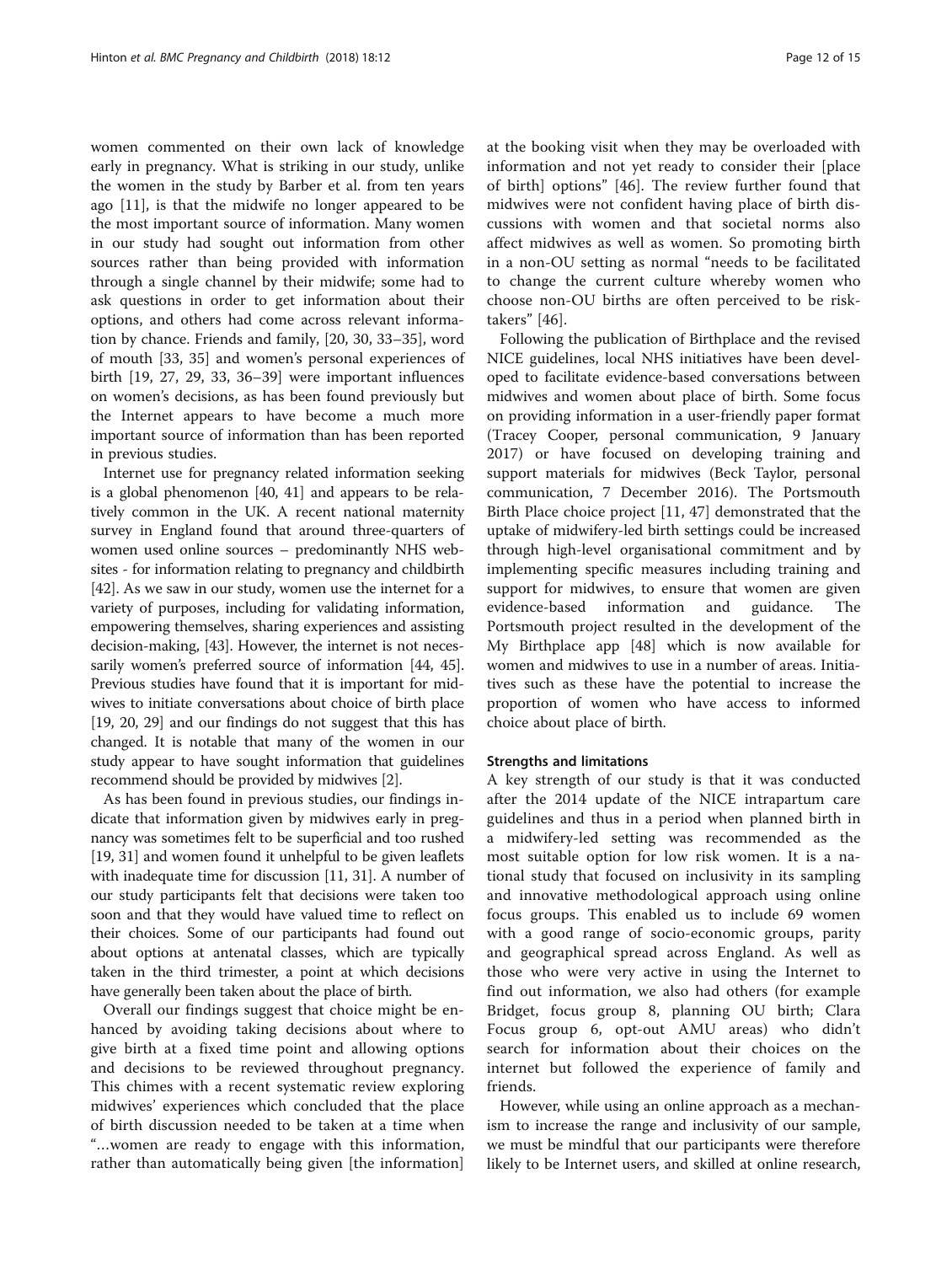<span id="page-12-0"></span>and were possibly more likely to be 'active choosers' (women who seek the information that they need to exercise choice) rather than 'acceptors' (who tend to 'go with the flow') [\[49](#page-14-0)]. Our findings may not therefore fully capture the experiences and needs of this latter group. In seeking to include women from lower socioeconomic groups we worked with a women's support group in east London to recruit women for our face to face group. We were therefore unable to pre-screen the women as we did for the online groups, and were unable to collect the same biographical information about them. While the online focus groups afforded many advantages, we are also aware that there were limitations in the depth of data we were able to capture using this approach. The live chats were fast paced with women often 'talking' (typing) over each other, and there was a slight time lag. Therefore the ability to pick up on, and explore, particular threads of conversation during these live events was limited, in comparison to a face to face focus group or indeed a one to one interview. While questions were posed during the week on the message boards, women did not necessarily respond to them.

#### Implications for policy and practice

While for our participants, midwives were not for the most part the main source of information about their birth place options, midwives continue to be an important 'sounding board' for women, most of whom want to be able to talk about their options with their midwife. Maternity care providers therefore need to ensure that midwives are appropriately trained, have access to user-friendly support materials and have adequate time, so that all women, not just those who will actively seek out information for themselves, are aware of their options and can make informed decisions. Consideration should be given to how best to make reliable locally-tailored information readily available to women, covering options outside the woman's local NHS trust where appropriate. This information might be online or in a format which midwives can use directly with women. Midwives may need to be more aware of existing online resources that women may access, e.g. Which? Birth Choice [[http://](http://www.which.co.uk/birth-choice) [www.which.co.uk/birth-choice/](http://www.which.co.uk/birth-choice)]. The NHS Choices website, which currently does not give clear information about the types of services (e.g. OU, AMU, FMU) available at each hospital, might benefit from enhancement. Irrespective of the information source, women should have the opportunity to explore and consider their options in their own time, and revisit these later in pregnancy with their midwife. While it is important that women are given information about birth place options early in their pregnancy, our

findings support an approach in which women's decision-making is an ongoing process, not a one-off irrevocable choice.

Further research is required to determine the best way of ensuring that women are aware that they have the right to choose, are given appropriate information about their options and have the opportunity to have their questions answered by their midwife. New approaches, including the development of digital technologies, may emerge from the areas now designated as NHS 'Maternity Choice and Personalisation Pioneers' [\[50](#page-14-0)] which will be testing ways of improving choice and personalisation for women accessing maternity services.

## **Conclusions**

Our findings suggest that women may be encountering fewer overt obstacles to exercising choice than in the past but women do not consistently receive information about birthplace options from their midwife at a time and in a format they find helpful. Women in some areas continue to have a restricted range of options. Women's ability to choose a birth place that meets their needs and preferences could probably be facilitated by presenting choice early in pregnancy together with information, and possibly guidance on online sources where additional reliable information can be found, but it may be best to defer *decision-making* about birth place until the woman has had time to consider and discuss her options. Approaches should take into consideration that, although women may access other sources of information, women continue to want to be able to discuss their preferences and options with their midwife.

## Additional files

[Additional file 1:](dx.doi.org/10.1186/s12884-017-1601-4) Focus group sample discussion quide. (DOCX 20 kb) [Additional file 2:](dx.doi.org/10.1186/s12884-017-1601-4) Characteristics of focus groups participants. (DOCX 25 kb)

[Additional file 3:](dx.doi.org/10.1186/s12884-017-1601-4) NVIVO codes used for analysis. (DOCX 20 kb)

#### Abbreviations

AIMS: Association for Improvements in the Maternity Services; AMU: Alongside Midwifery Unit; DIPEx: Database of individual patient experiences; FMU: Freestanding Midwifery Unit; MU: Midwifery Unit; NCT: National childbirth trust; NHS: National Health Service; NICE: The National Institute for Health and Care Excellence; NPEU: National Perinatal Epidemiology Unit; OSOP: One sheet of paper; OU: Obstetric unit

#### Acknowledgements

We would like to thank all the women who kindly gave their time to participate in our study.

We thank the Birthplace Choices co-investigators, Oliver Rivero-Arias, Miranda Dodwell and Kirstie Coxon for advice.

Thanks also to the User Group representatives and others who participated in our Stakeholder consultation for their insights:

Beverley Beech, Association for Improvements in the Maternity Services (AIMS); Cath Broderick, Lay Member, Midwifery Panel, The Nursing and Midwifery Council and Chair of RCOG Women's Network; Rachel Burrows, NetMums; Vicky Carne, Best Beginnings; Elizabeth Duff, NCT; Sarah Fishburn,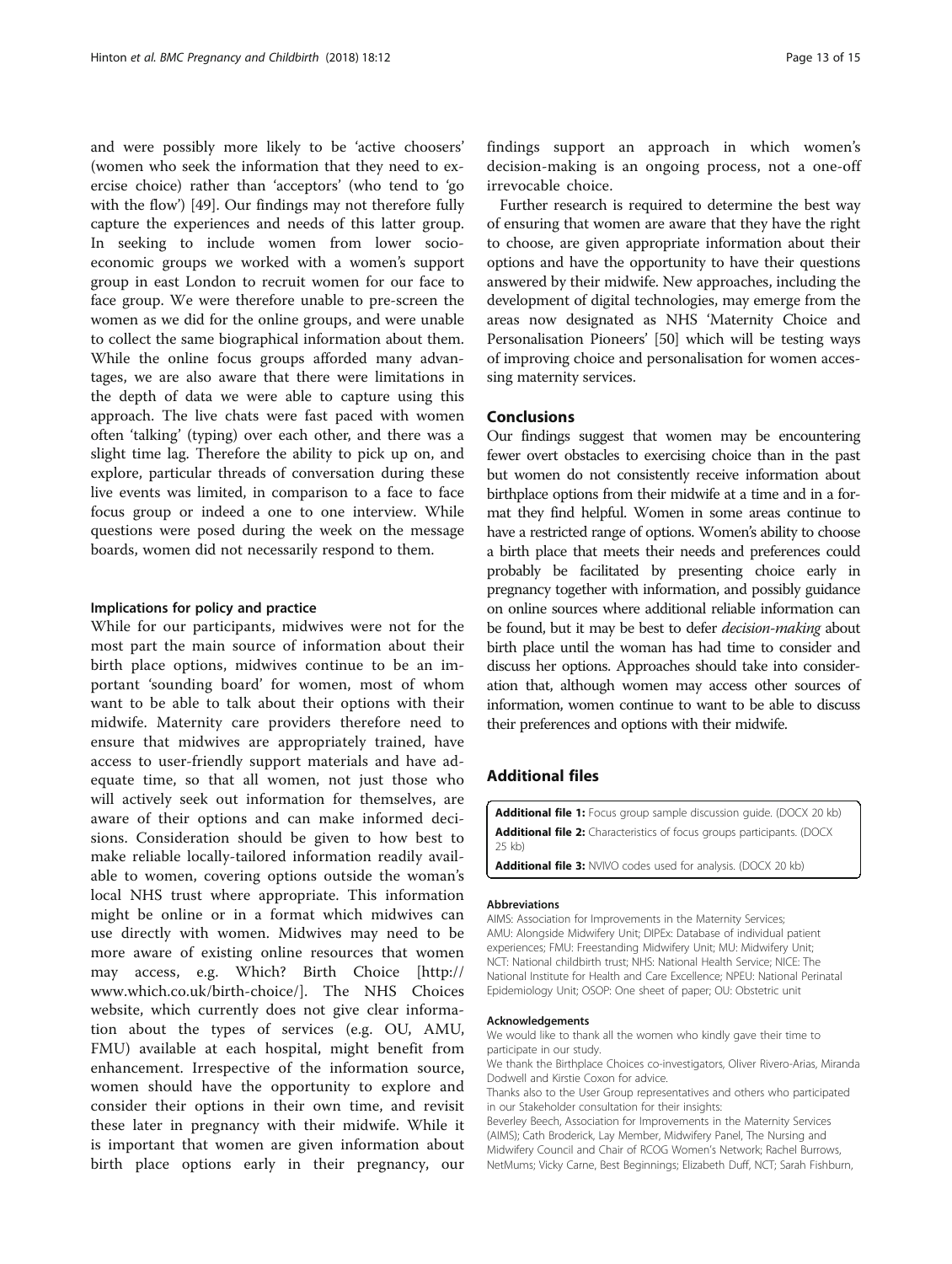<span id="page-13-0"></span>lay member and NICE Guideline Development Group service user member; Sandra Guise, West Cumbria Maternity Services Liaison Committee; Zoe Harrison, lay member; Sarah McMullen, NCT; Lisa Plotkin, National Federation of Women's Institutes; Elizabeth Prochaska, Birthrights; Maureen Treadwell, Birth Trauma Association; Catherine Williams, Maternity Services Liaison Committee service user rep, Berkshire and NICE Guideline Development Group service user member.

#### Funding

This paper reports on an independent study which was funded by the Policy Research Programme in the Department of Health. The views expressed are not necessarily those of the Department.

#### Availability of data and materials

Data sharing requests should be addressed to the corresponding author.

#### Authors' contributions

JH conceived and developed the outline for the overall Birthplace Choices project; JH and LH developed the protocol for the study with input from RR; LH led the focus groups with input from CD and JH; LH, CD and JH drafted the manuscript with input from RR. All authors were involved in interpretation of data, review and revision of the draft manuscript and approval of the final version.

#### Ethics approval and consent to participate

The study was approved by the University of Oxford Central Research Ethics Committee (CUREC), ref.: MS-IDREC-C1–2015-077.

Written informed consent was obtained from all focus group participants.

#### Consent for publication

All participants gave written consent for quotes to be used.

#### Competing interests

The authors declare that they have no competing interests.

#### Publisher's Note

Springer Nature remains neutral with regard to jurisdictional claims in published maps and institutional affiliations.

#### Author details

<sup>1</sup> Health Experiences Research Group, Department of Primary Health Care Sciences, University of Oxford, Oxford OX2 6GG, UK. <sup>2</sup>Policy Research Unit in Maternal Health and Care, National Perinatal Epidemiology Unit, Nuffield Department of Population Health, University of Oxford, Old Road Campus, Headington, Oxford OX3 7LF, UK.

#### Received: 2 March 2017 Revised: 20 November 2017 Accepted: 24 November 2017 Published online: 08 January 2018

#### References

- 1. Department of Health. National service framework for children, young people and maternity services. Standard 11: maternity services. London: Department of Health; 2004. [https://www.gov.uk/government/uploads/system/uploads/](https://www.gov.uk/government/uploads/system/uploads/attachment_data/file/199952/National_Service_Framework_for_Children_Young_People_and_Maternity_Services_Core_Standards.pdf) [attachment\\_data/file/199952/National\\_Service\\_Framework\\_for\\_Children\\_Young\\_](https://www.gov.uk/government/uploads/system/uploads/attachment_data/file/199952/National_Service_Framework_for_Children_Young_People_and_Maternity_Services_Core_Standards.pdf) [People\\_and\\_Maternity\\_Services\\_Core\\_Standards.pdf](https://www.gov.uk/government/uploads/system/uploads/attachment_data/file/199952/National_Service_Framework_for_Children_Young_People_and_Maternity_Services_Core_Standards.pdf). Accessed 10 Dec 2017.
- 2. NICE. Intrapartum care of healthy women and their babies during childbirth. NICE clinical guideline 190. London: NICE; 2014.
- 3. Birthplace in England Collaborative Group. Perinatal and maternal outcomes by planned place of birth for healthy women with low risk pregnancies: the birthplace in England national prospective cohort study. BMJ. 2011;343: d7400. [https://doi.org/10.1136/bmj.d7400.](http://dx.doi.org/10.1136/bmj.d7400)
- 4. Hollowell J, Chisholm A, Li Y, Malouf R. Evidence review to support the National Maternity Review 2015. Report 4: a systematic review and narrative synthesis of the quantitative and qualitative literature on women's preferences and experiences of choosing their intended place of birth in the UK. Oxford: National Perinatal Epidemiology Unit, University of Oxford; 2015.
- 5. National Audit Office. Maternity Services in England. Report by the comptroller and auditor general. London: The Stationery Office; 2013.
- Care Quality Commission: 2015 survey of women's experiences of maternity care - statistical release In.; 2015.
- Walsh D, Spiby H, Grigg CP, Dodwell M, McCourt C, Culley L, Bishop S, Wilkinson J, Coleby D, Pacanowski L, Thornton J, Byers S. Mapping midwifery and obstetric units in England. Midwifery 2017; [https://doi.org/10.](https://doi.org/10.1016/j.midw.2017.09.009/) [1016/j.midw.2017.09.009/](https://doi.org/10.1016/j.midw.2017.09.009/).
- Redshaw M, Rowe R, Schroeder L, Puddicombe D, Macfarlane A, Newburn M, McCourt C. Mapping maternity care. The configuration of maternity care in England. Birthplace in England research programme. Final report part 3. In. London: NIHR Service Delivery and Organisation programme; 2011.
- 10. Coxon K, Sandall J, Fulop NJ. To what extent are women free to choose where to give birth? How discourses of risk, blame and responsibility influence birth place decisions. Health, Risk & Society. 2013;16(1):51–67.
- 11. Barber T, Rogers J, Marsh S. The birth place choice project: phase one. British Journal of Midwifery. 2006;14(10):609–13.
- 12. Informing policy on childbirth choices: the Birthplace Choices project. [www.](http://www.npeu.ox.ac.uk/research/birthplace-choices-304) [npeu.ox.ac.uk/research/birthplace-choices-304.](http://www.npeu.ox.ac.uk/research/birthplace-choices-304) Accessed 10 Dec 2017.
- 13. Coxon K, Chisholm A, Malouf R, Rowe R, Hollowell J. What influences birth place preferences, choices and decision-making amongst healthy women with straightforward pregnancies in the UK? A qualitative evidence synthesis using a 'best fit' framework approach. BMC Pregnancy and Childbirth. 2017;17(1):103.
- 14. Brocklehurst P, Hardy P, Hollowell J, Linsell L, Macfarlane A, McCourt C, Marlow N, Miller A, Newburn M, Petrou S, et al. Perinatal and maternal outcomes by planned place of birth for healthy women with low risk pregnancies: the birthplace in England national prospective cohort study. BMJ. 2011;343:d7400.
- 15. NHS Choices website. Where to give birth: the options. [www.nhs.uk/](http://www.nhs.uk/conditions/pregnancy-and-baby/pages/where-can-i-give-birth.aspx) [conditions/pregnancy-and-baby/pages/where-can-i-give-birth.aspx.](http://www.nhs.uk/conditions/pregnancy-and-baby/pages/where-can-i-give-birth.aspx) Accessed 10 Dec 2017.
- 16. Healthtalk website. [http://www.healthtalk.org/.](http://www.healthtalk.org/) Accessed 10 Dec 2017.
- 17. NVivo for Windows. NVivo qualitative data analysis software. Version 10: QSR Internaltional Pty Ltd; 2012.
- 18. Ziebland S, McPherson A. Making sense of qualitative data analysis: an introduction with illustrations from DIPEx (personal experiences of health and illness). Med Educ. 2006;40(5):405–14.
- 19. Houghton G, Bedwell C, Forsey M, Baker L, Lavender T. Factors influencing choice in birth place – an exploration of the views of women, their partners and professionals. Evidence Based. Midwifery. 2008;6(2):59–64.
- 20. Madi BC, Crow R. A qualitative study of information about available options for childbirth venue and pregnant women's preference for a place of delivery. Midwifery. 2003;19(4):328–36.
- 21. Emslie MJ, Campbell MK, Walker KA, Robertson S, Campbell A. Developing consumer-led maternity services: a survey of women's views in a local healthcare setting. Health Expect. 1999;2(3):195–207.
- 22. Longworth L, Ratcliffe J, Boulton M. Investigating women's preferences for intrapartum care: home versus hospital births. Health & Social Care in the Community. 2001;9(6):404–13.
- 23. Watts K, Fraser DM, Munir F. The impact of the establishment of a midwife managed unit on women in a rural setting in England. Midwifery. 2003;19(2):106–12.
- 24. Robinson MB, Sim FM, Chapple J. Which maternity unit? Who makes the choice? J Public Health Med. 1993;15(3):277–80.
- 25. Jomeen J. Choice in childbirth: a realistic expectation? British Journal of Midwifery. 2007;15(8):485–90.
- 26. Tinkler A, Quinney D. Team midwifery: the influence of the midwife-woman relationship on women's experiences and perceptions of maternity care. J Adv Nurs. 1998;28(1):30–5.
- 27. Lavender T, Chapple J. How women choose where to give birth. Practising Midwife. 2005;8(7):10–5.
- 28. Mansion EM, McGuire MM. Professional issues. Factors which influence women in their choice of DOMINO care. British Journal of Midwifery. 1998;6(10):664–8.
- 29. Pitchforth E, van Teijlingen E, Watson V, Tucker J, Kiger A, Ireland J, Farmer J, Rennie A, Gibb S, Thomson E, et al. "choice" and place of delivery: a qualitative study of women in remote and rural Scotland. Quality & Safety in Health Care. 2009;18(1):42–8.
- 30. Shaw R, Kitzinger C. Calls to a home birth helpline: empowerment in childbirth. Soc Sci Med. 2005;61(11):2374–83.